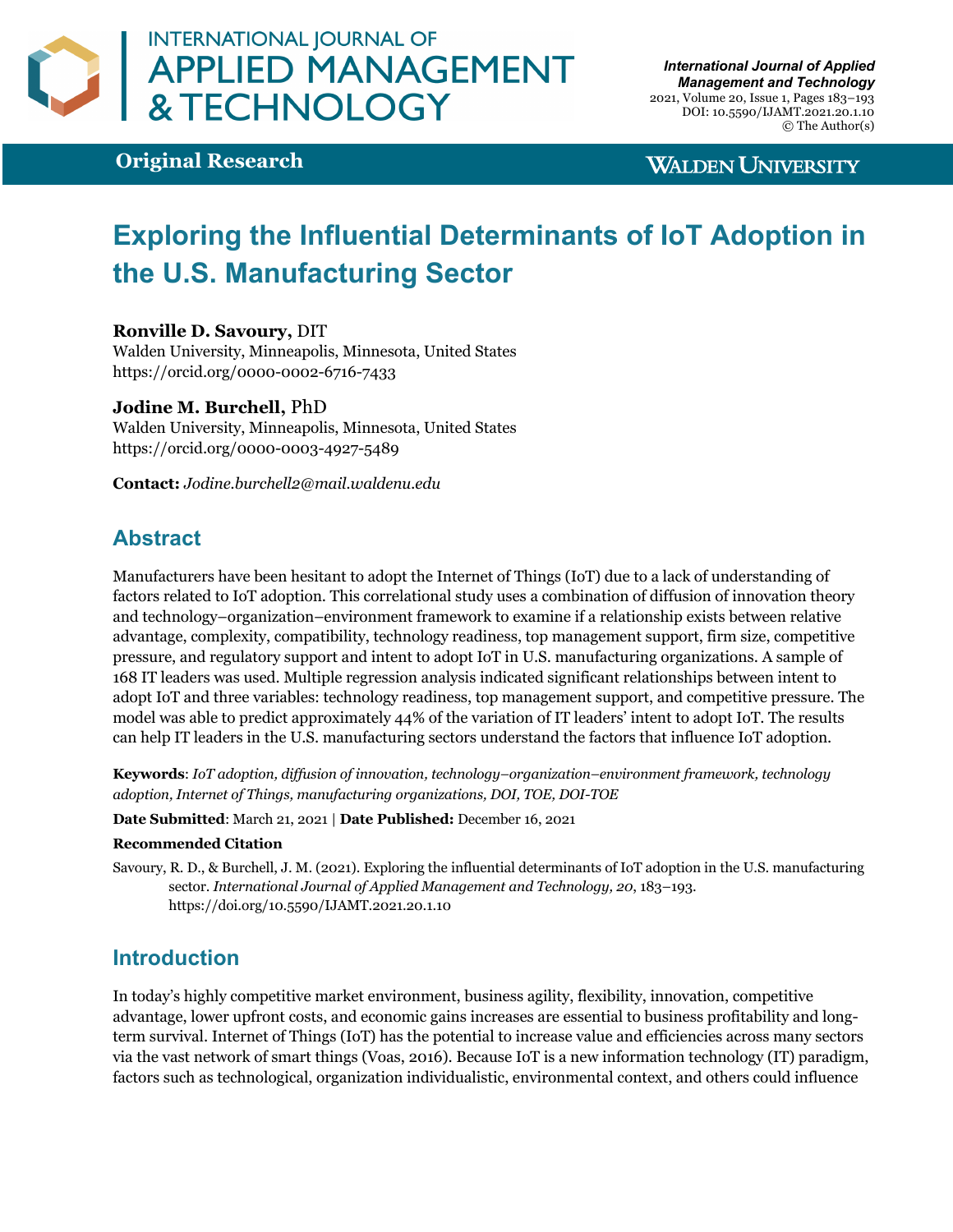the likelihood of adoption. But It is necessary to understand better the relationship between these factors and an organization's perceptions before deciding to adopt IoT solutions.

IoT is a critical enabler to spur growth within the manufacturing sector. Understanding the determinants of IoT is fundamental as organizations consider the adoption of IoT for business process transformation or to facilitate rapid application development to support business verticals. Few researchers have addressed IoT adoption at the organization level (Hwang et al., 2016; Tu, 2018). Even fewer researchers have utilized a combination of the diffusion of innovation (DOI) and the technology–organization–environment framework (TOE) to conduct studies within the manufacturing sector (Alkhalil et al., 2017; Shaltoni, 2017). This discovery indicates a gap in the literature, which can be characterized by a lack of research evaluating the factors influencing IoT adoption in the manufacturing sector.

Via a review of the literature, we provide background on IoT. We then describe the theoretical foundations for the research model and the hypotheses. The research methodology and the results are presented, followed by a discussion of the significant findings. We conclude by highlighting the implications of the findings and summarized options for future study.

# **Summary of the Literature**

The concept of IoT has existed since the early 1990s when Weiser envisioned that technologies would merge with the environment (Mavropoulos et al., 2017). In recent years, IoT has become more integrated into our lives, which is made clear by all the connected devices within the commercial and consumer spaces.

IoT continues to grow, and the proliferation of IoT devices has skyrocketed over the last few years (Del Giudice, 2016). There is enormous potential for organizations to capitalize on this rapid expansion of IoT devices by harnessing and utilizing data gathered from these "smart" devices (Zhong et al., 2017); however, organizations need to consider the impact on their business strategy, infrastructure, and security posture (Ahlmeyer & Chircu, 2016)

Organizations have been slow to adopt IoT (Ives et al., 2016). Thirty-seven percent of U.S. organizations have IoT initiatives, yet only 10% have successfully integrated IoT systems (Ives et al., 2016). Much of the growth of IoT is expected to occur in the manufacturing sector (Farooq et al., 2015) and is a critical enabler to spur growth within the manufacturing sector. Some manufacturing organizations lack knowledge of the determinants that influence IoT adoption, hence key factors need to be identified to enhance the probability of organizational IoT adoption. For the diffusion of IoT technologies and associated applications, limitations (such as cost, privacy, security issues, and others) need to be addressed so that potential of the IoT technology and their applications can be realized.

Two significant innovation theories frame this study: Rogers' (2003) diffusion of innovation theory (DOI) and DePietro et al.'s (1990) technology–organization–environment framework (TOE). Current publications were used to critically examine the extent to which the determinants discussed in this study influence the adoption of IoT technologies.

#### **Diffusion of Innovation Theory (DOI).**

Rogers developed DOI theory in 1962, and researchers have extensively used it to study IT innovation at both the individual and organizational levels (Tu, 2018). Rogers argued that the four main elements of DOI theory are innovation, communications channels, time, and social systems (see Figure 1). Rogers claimed that five attributes of innovation, namely relative advantage, compatibility, complexity, trialability, and observability, could explain 49–87% of innovation adoption. Each attribute and its subdimension affect adoption differently and are influenced by the adopter's perception of importance (Rogers, 2003).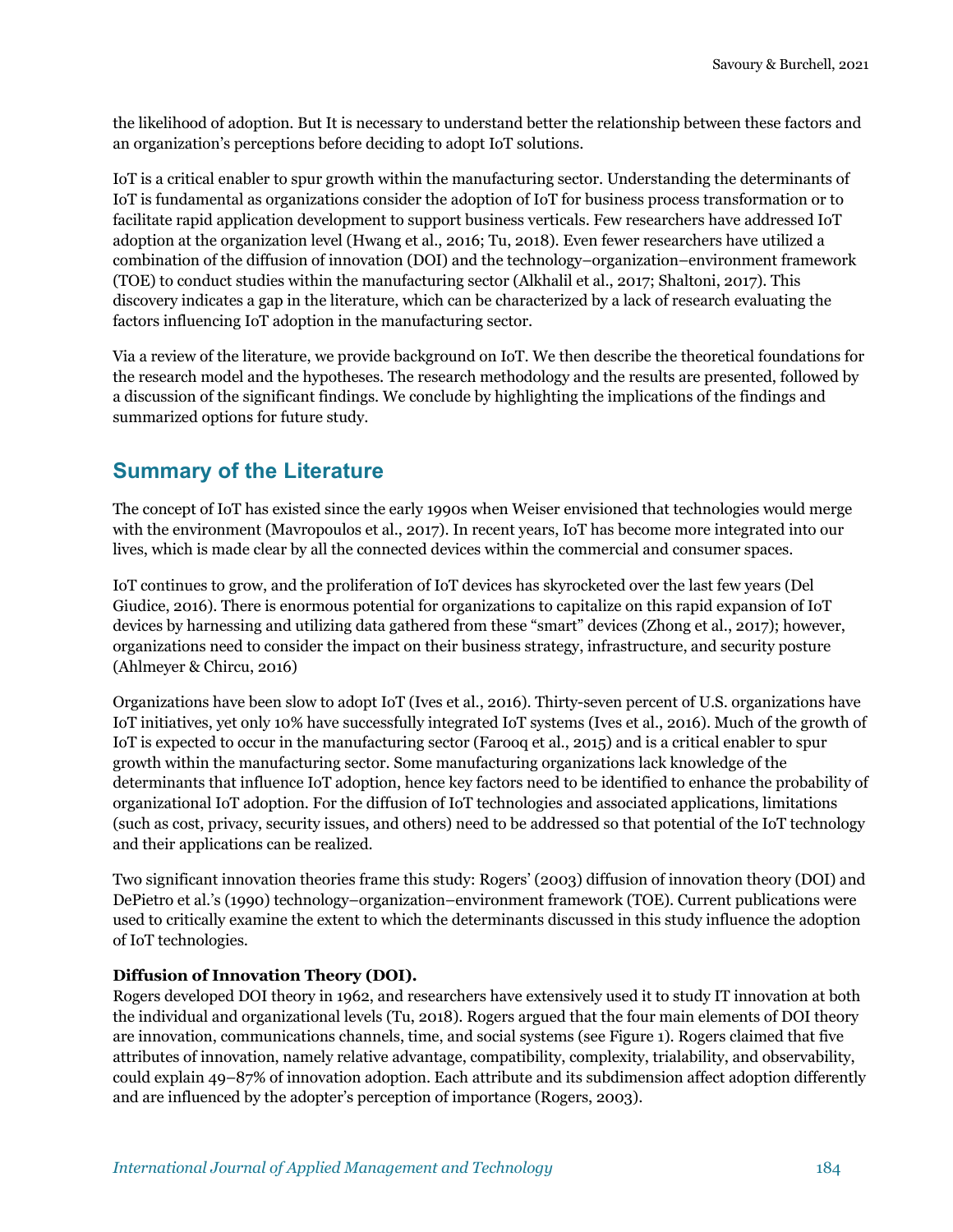#### **Technology–Organization–Environment Framework (TOE).**

For organizational-level analysis to be meaningful, the characteristics of the organization should be included as part of the research model (Hameed et al., 2012; Tornatzky & Fleischer, 1990). Developed by DePietro et al. in 1990, the TOE framework embodies three aspects that influence technology adoption and innovation within the organization, namely the organizational context, technological context, and the environmental context (Martins et al., 2016; Tornatzky & Fleischer, 1990).

#### **Combining DOI and TOE.**

For this research, the authors were interested in how the technical context and organizational context influence IoT adoption, so a combination of DOI Theory and TOE framework was used—henceforth known as the DOI–TOE theoretical framework. Thus, three technical attributes were adopted from the DOI theory (relative advantage, compatibility, and complexity) and five organizational attributes from the TOE framework (technology readiness, top management support, firm size, competitive pressure, and regulatory support) were adapted for incorporation into the integrative DOI–TOE theoretical framework used in this study.

Some fundamental differences between DOI and TOE theories must be considered. Because of DOI's shortcomings, the TOE framework helps to provide a more comprehensive perspective for understanding IT adoption by including the technology, organization, and environmental contexts (Lee & Cheung, 2004). Similarly, TOE does not specify the role of individual characteristics (e.g., top management support), while DOI suggests their inclusion (Gangwar et al., 2014). Although there are shortcomings in both DOI and TOE, there is also an overlap, which results in both theories complementing each other. According to Ji and Liang (2016), combining DOI and TOE allows researchers to identify factors from inside and outside an organization along with technological characteristics.

Researchers posited that combining multiple frameworks overcomes the limitations inherent in each model, while enhancing the understanding of innovation adoption by enhancing explanatory power (Alkhalil et al., 2017; Awa et al., 2017). Combining multiple frameworks enhances the understanding of innovation adoption, thus it was sutiable to inegrate TOE with DOI. Combining DOI and TOE complement each other and provide a better understanding of innovation adoption (Alkhalil et al., 2017; Awa et al., 2017).

### **Research Question**

What is the relationship between corporate IT leadership perceptions of (a) relative advantage, (b) complexity, (c) compatibility, (d) technology readiness, (e) top management support, (f) firm size, (g) competitive pressure, and (h) regulatory support and intent to adopt IoT?

#### **Hypotheses**

*H*<sub>10</sub>: There is no statistically significant relationship between corporate IT leadership perceptions of (a) relative advantage, (b) complexity, (c) compatibility (d) technology readiness, (e) top management support, (f) firm size, (g) competitive pressure, and (h) regulatory support and intent to adopt IoT.

*H*<sub>1</sub>. There is a statistically significant relationship between corporate IT leadership perceptions of (a) relative advantage, (b) complexity, (c) compatibility (d) technology readiness, (e) top management support, (f) firm size, (g) competitive pressure, and (h) regulatory support and intent to adopt IoT.

# **Method**

Correlational research was used to examine the relationships between (a) relative advantage, (b) complexity, (c) compatibility, (d) technology readiness, (e) top management support, (f) firm size, (g) competitive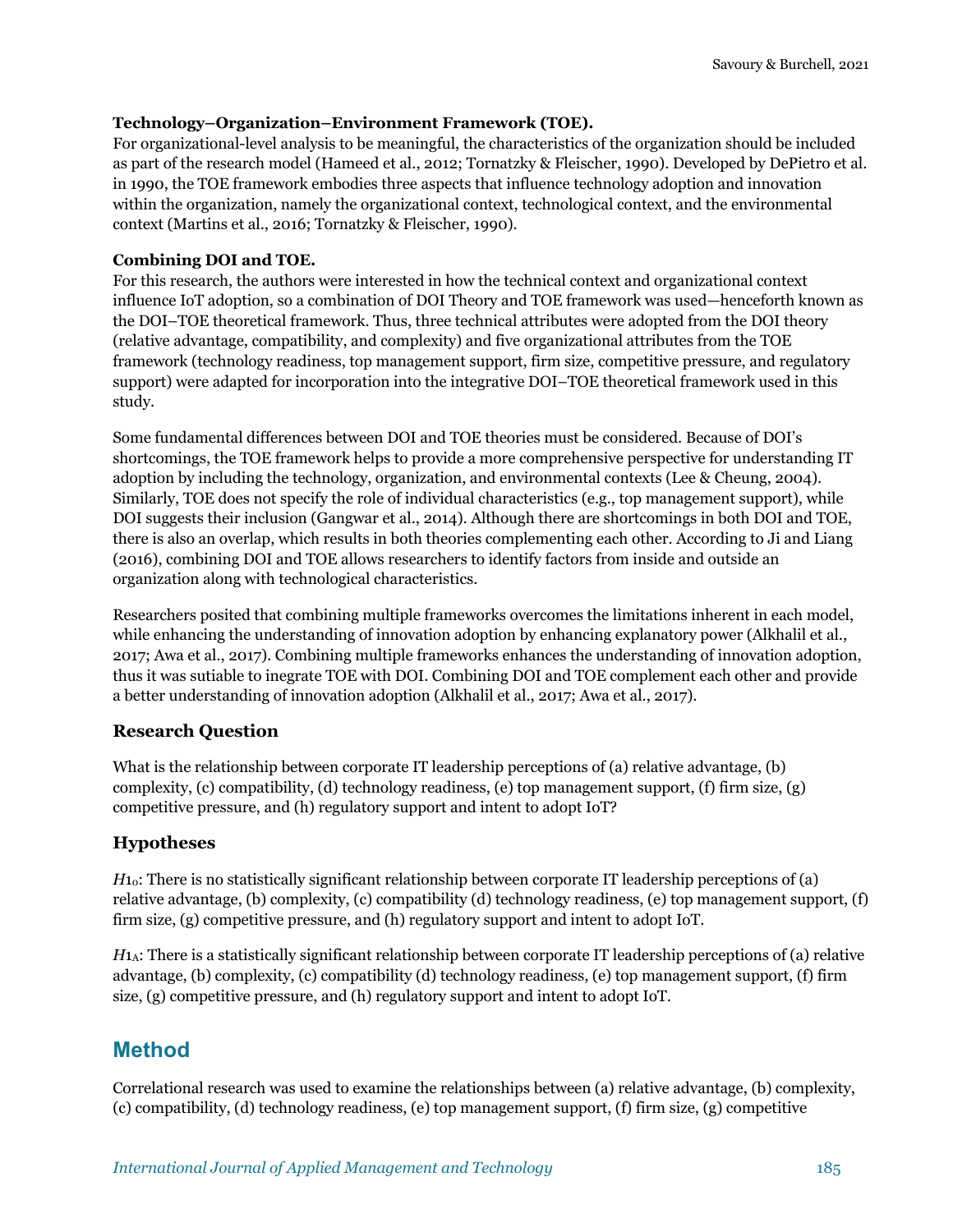pressure, and (h) regulatory support and intent to adopt IoT in the U.S. manufacturing sector. The independent variables were (a) relative advantage, (b) complexity, (c) compatibility, (d) technology readiness, (e) top management support, (f) firm size, (g) competitive pressure, and (h) regulatory support. The dependent variable was intent to adopt IoT. The G\*Power 3.19 software was used to calculate the minimum sample size needed for conclusive research results. With the power and strength at 0.80, a median effect size equal to  $f_2 = 0.15$ , and an alpha level of  $\alpha = 0.05$ , the sample size required was 109 participants. For this research, 168 participants provided usable responses. Rogers' (2003) diffusion of innovation theory (DOI) and DePietro et al.'s (1990) technology-organization-environment framework (TOE) provided the theoretical lens for this study.

#### **Data Collection and Analysis**

A 38-question anonymous, online survey was used to collect data from 168 IT employees in the U.S. manufacturing sector. There were four demographic questions. Another 32 questions used a 5-point Likert scale and were based on the DOI–TOE survey instrument created by Oliveira et al. (2014), which was based on a combination of the DOI theory and TOE frameworks. The DOI constructs were relative advantage, compatibility, complexity, trialability, and observability. The TOE constructs include the organizational context, the technological context, and the environmental context. The final two questions were based on intent to adopt IoT.

Data were analyzed using multiple regression. The Cronbach's alpha coefficient for each survey instrument indicated acceptable levels of internal reliability (*a* > .70). A bivariate scatterplot indicated that the data met the assumption of linearity. Using the Durbin–Watson statistic, the data met the independence of observations assumption. The Variance Inflation Factor (VIF) for independent variables indicated that the data met the assumption of the lack of multicollinearity. Residual scatter plots indicated no univariate outliers. P-P scatter plots indicated acceptable levels of normality. The Durbin–Watson statistic and plotting the residuals indicated that the data meet the assumption of homoscedasticity. Since there was no violation, bootstrapping was not used.

# **Findings**

#### **Demographic Frequencies and Percentages**

Table 1 displays the frequency and percentages from the survey results for gender and age.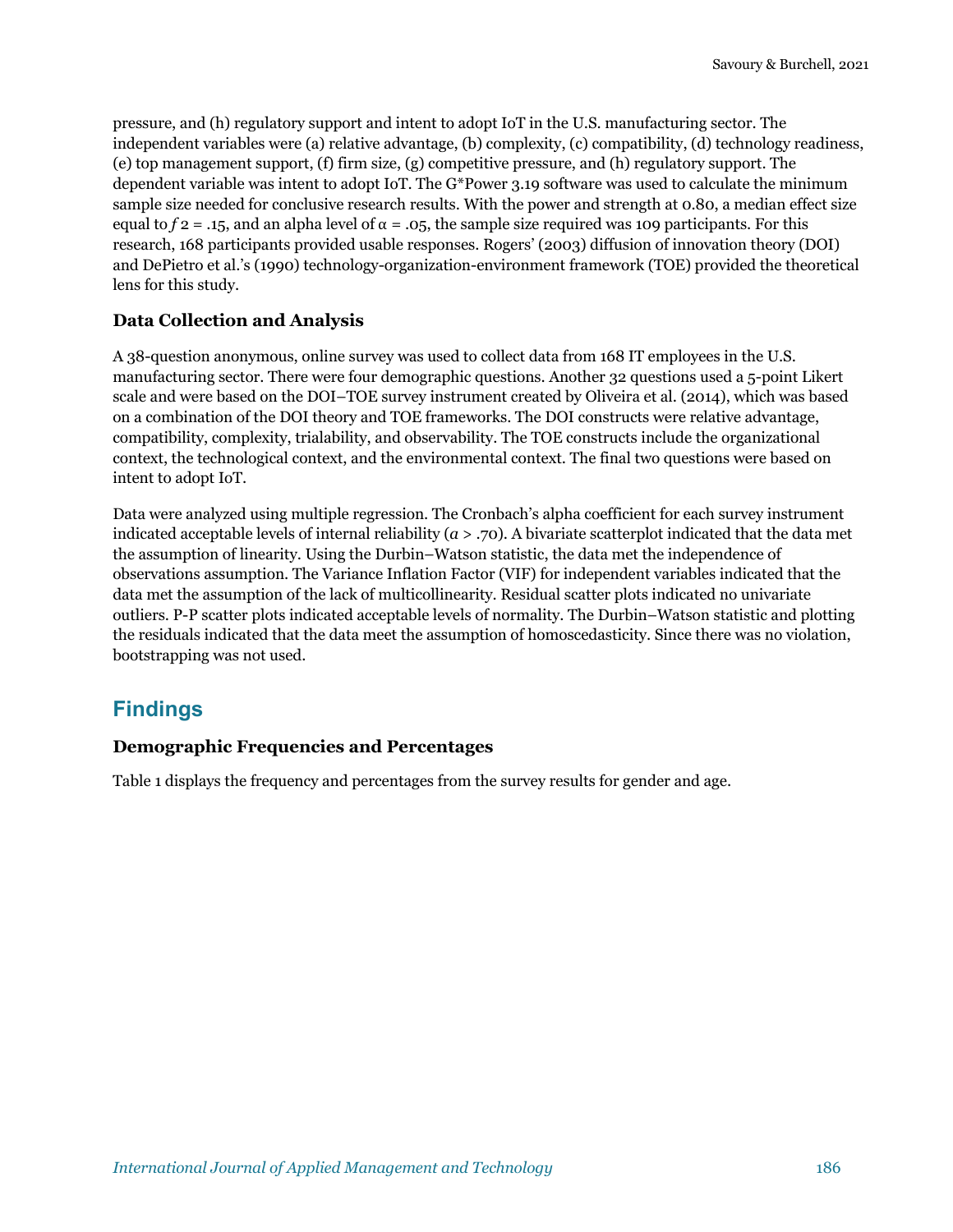| <b>Variable</b>                        | Category                           | n                       | %    |
|----------------------------------------|------------------------------------|-------------------------|------|
| Gender                                 | Female                             | 73                      | 43.4 |
|                                        | Male                               | 94                      | 56   |
|                                        | Unknown                            | 1                       | 0.6  |
| Age                                    | $18 - 24$                          | 11                      | 6.5  |
|                                        | $25 - 34$                          | 49                      | 29.2 |
|                                        | $35 - 44$                          | 36                      | 21.4 |
|                                        | $45 - 54$                          | 47                      | 28   |
|                                        | $55 - 65$                          | 25                      | 14.9 |
| Job Title                              | Analyst/Associate                  | 44                      | 26.2 |
|                                        | Manager                            | 44                      | 26.2 |
|                                        | Senior Manager                     | 12                      | 7.1  |
|                                        | Director                           | 19                      | 11.3 |
|                                        | <b>Vice President</b>              | $\overline{4}$          | 2.4  |
|                                        | <b>Senior Vice President</b>       | $\overline{2}$          | 1.2  |
|                                        | C-level executive (CIO, CTO, etc.) | 13                      | 8.9  |
|                                        | President or CEO                   | $\mathbf{1}$            | 0.6  |
|                                        | Owner                              | 8                       | 4.8  |
|                                        | Other                              | 19                      | 11.3 |
| <b>Employees</b>                       | 1-10 employees                     | 9                       | 5.4  |
|                                        | 11-249 employees                   | 39                      | 23.2 |
|                                        | 250-499 employees                  | 25                      | 14.9 |
|                                        | 500-999 employees                  | 29                      | 17.3 |
|                                        | 1,000-2,499 employees              | 28                      | 16.7 |
|                                        | 2,499-4,999 employees              | 13                      | 7.7  |
|                                        | 5,000-9,999 employees              | 13                      | 7.7  |
|                                        | 10,000 employees or more           | 12                      | 7.1  |
| Annual Business Volume in U.S. Dollars |                                    |                         |      |
|                                        | Less than \$10,000                 | $\overline{\mathbf{2}}$ | 1.2  |
|                                        | \$10,000-\$49,999                  | $\mathbf{2}$            | 1.2  |
|                                        | \$50,000-\$99,999                  | 6                       | 3.6  |
|                                        | \$100,000-\$499,000                | 15                      | 8.9  |
|                                        | \$500,000-\$999,999                | 37                      | 22.0 |
|                                        | \$1 million or more                | 106                     | 63.1 |
| U.S. Region                            |                                    |                         |      |
|                                        | New England                        | 10                      | 6.0  |
|                                        | Mid-Atlantic                       | 24                      | 14.3 |
|                                        | <b>East North Central</b>          | 37                      | 22.0 |
|                                        | <b>West North Central</b>          | 22                      | 13.1 |
|                                        | South Atlantic                     | 33                      | 19.6 |
|                                        | East South Central                 | 6                       | 3.6  |
|                                        | <b>West South Central</b>          | 11                      | 6.5  |
|                                        | Mountain                           | 7                       | 4.2  |
|                                        | Pacific                            | 18                      | 10.7 |

## **Table 1.** *Descriptive Statistics*

*Note.* Total *N* = 168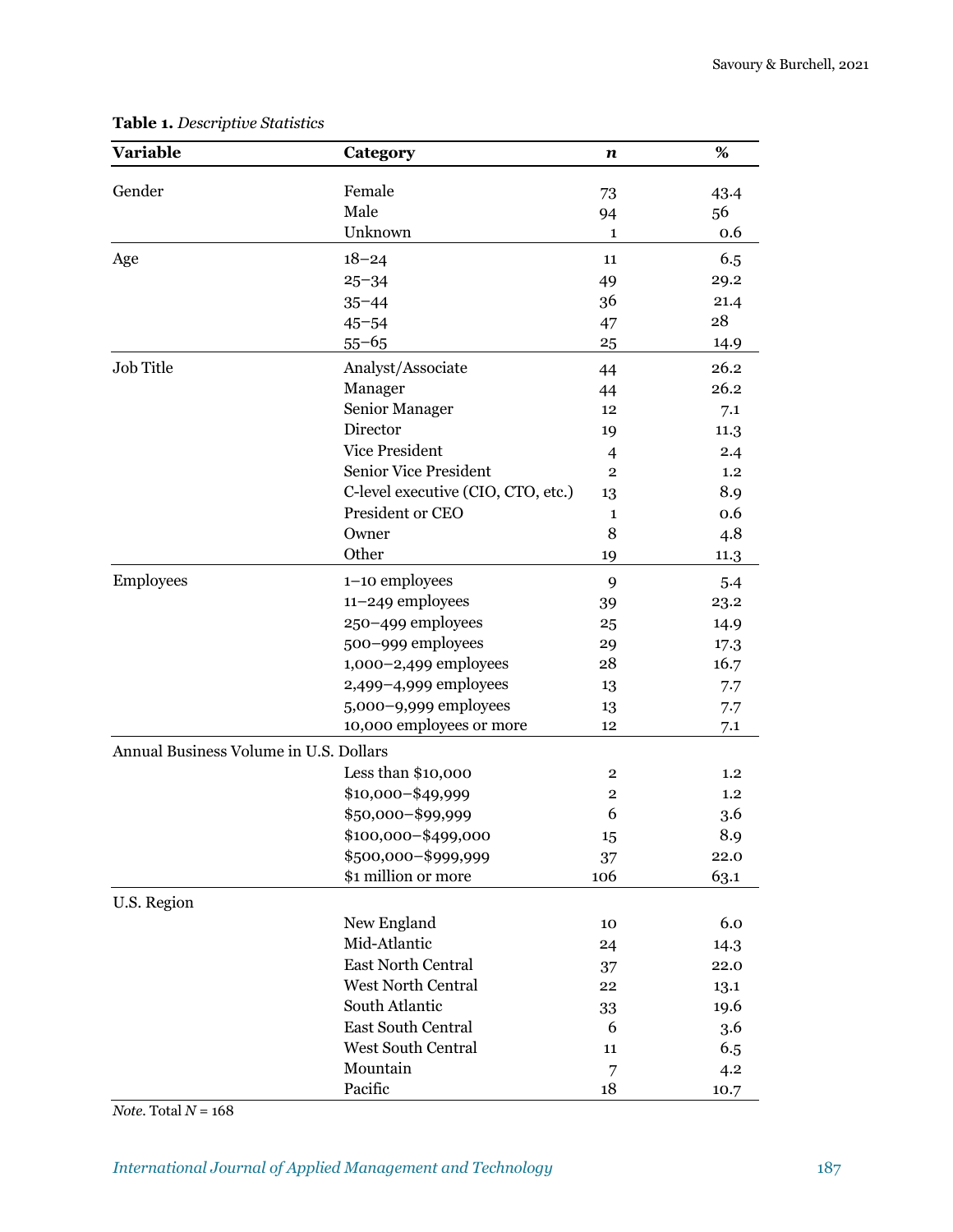#### **Descriptive Statistics for Dependent Variables**

Table 2 displays the frequency and percentages for the dependent variable.

| <b>Variable</b>               | Category                                     | n  | %    |  |
|-------------------------------|----------------------------------------------|----|------|--|
| <b>Current IoT Engagement</b> |                                              |    |      |  |
|                               | Not considering                              | 18 | 10.7 |  |
|                               | Currently evaluating, e.g., in a pilot study | 42 | 25.0 |  |
|                               | Have evaluated; do not plan to adopt         | 18 | 10.7 |  |
|                               | Have evaluated; plan to adopt                | 50 | 29.8 |  |
|                               | Have already adopted IoT                     | 40 | 23.8 |  |
| Future Plan to Adopt IoT      |                                              |    |      |  |
|                               | Not considering                              | 13 | 7.7  |  |
|                               | Less than 1 year                             | 26 | 15.5 |  |
|                               | Between 1 and 2 years                        | 38 | 22.6 |  |
|                               | Between 2 and 5 years                        | 43 | 25.6 |  |
|                               | More than 5 years                            | 5  | 8.9  |  |
|                               | Have already adopted IoT                     | 33 | 19.6 |  |

**Table 2.** *Frequency and Percent Statistics of Participants' Organizations Current IoT engagement and Future Plan to Adopt IoT*

#### **Descriptive Statistics for Dependent and Independent Variables**

| <b>Variable</b>             | $\boldsymbol{M}$ | <b>SD</b> | $\boldsymbol{n}$ | SE <sub>m</sub> | <b>Skewness</b> | <b>Kurtosis</b> |  |
|-----------------------------|------------------|-----------|------------------|-----------------|-----------------|-----------------|--|
|                             |                  |           |                  |                 |                 |                 |  |
| Relative advantage          | 4.04             | .65       | 166              | 0.05            | $-0.38$         | $-0.52$         |  |
| Complexity                  | 2.71             | 0.82      | 168              | 0.06            | 0.18            | $-0.45$         |  |
| Compatibility               | 3.73             | 0.78      | 167              | 0.06            | $-0.35$         | $-0.38$         |  |
| <b>Technology readiness</b> | 3.54             | 0.93      | 168              | 0.07            | $-0.69$         | 0.25            |  |
| Top management support      | 3.75             | 0.87      | 168              | 0.07            | $-0.74$         | 0.26            |  |
| Firm size                   | 4.73             | 1.22      | 168              | 0.09            | $-0.22$         | 0.17            |  |
| Competitive pressure        | 3.49             | 0.81      | 168              | 0.06            | $-0.24$         | $-0.15$         |  |
| Regulatory support          | 3.47             | 0.83      | 168              | 0.06            | 0.02            | $-0.21$         |  |
| Intent to adopt IoT         | 3.60             | 1.33      | 168              | 0.10            | $-0.19$         | $-0.82$         |  |

**Table 3.** *Descriptive Statistics for Dependent and Independent Variables*

#### **Regression Analysis**

Table 4 shows the results of the linear regression model. They were significant,  $F(8,157) = 15.22$ ,  $p < .001$ ,  $R^2$  $= 0.44$ , indicating that approximately 44% of the variance in intent to adopt IoT could be explain by (a) relative advantage, (b) complexity, (c) compatibility, (d) technology readiness, (e) top management support, (f) firm size, (g) competitive pressure, and (h) regulatory support. The results of the multiple linear regression analysis revealed relative advantage, complexity, compatibility, firm size, and regulatory support not to be statistically significant predictors to the model ( $p > .05$ ). However, the results of the multiple linear regression revealed a statistically significant association between technology readiness (*β* = .41, *p* < .004), top management support ( $\beta$  = .29,  $p$  < .034), competitive pressure ( $\beta$  = .33,  $p$  < .016) and were significantly at .05 level as predictors of IT leadership's intent to adopt IoT. Thus, we rejected the null hypothesis.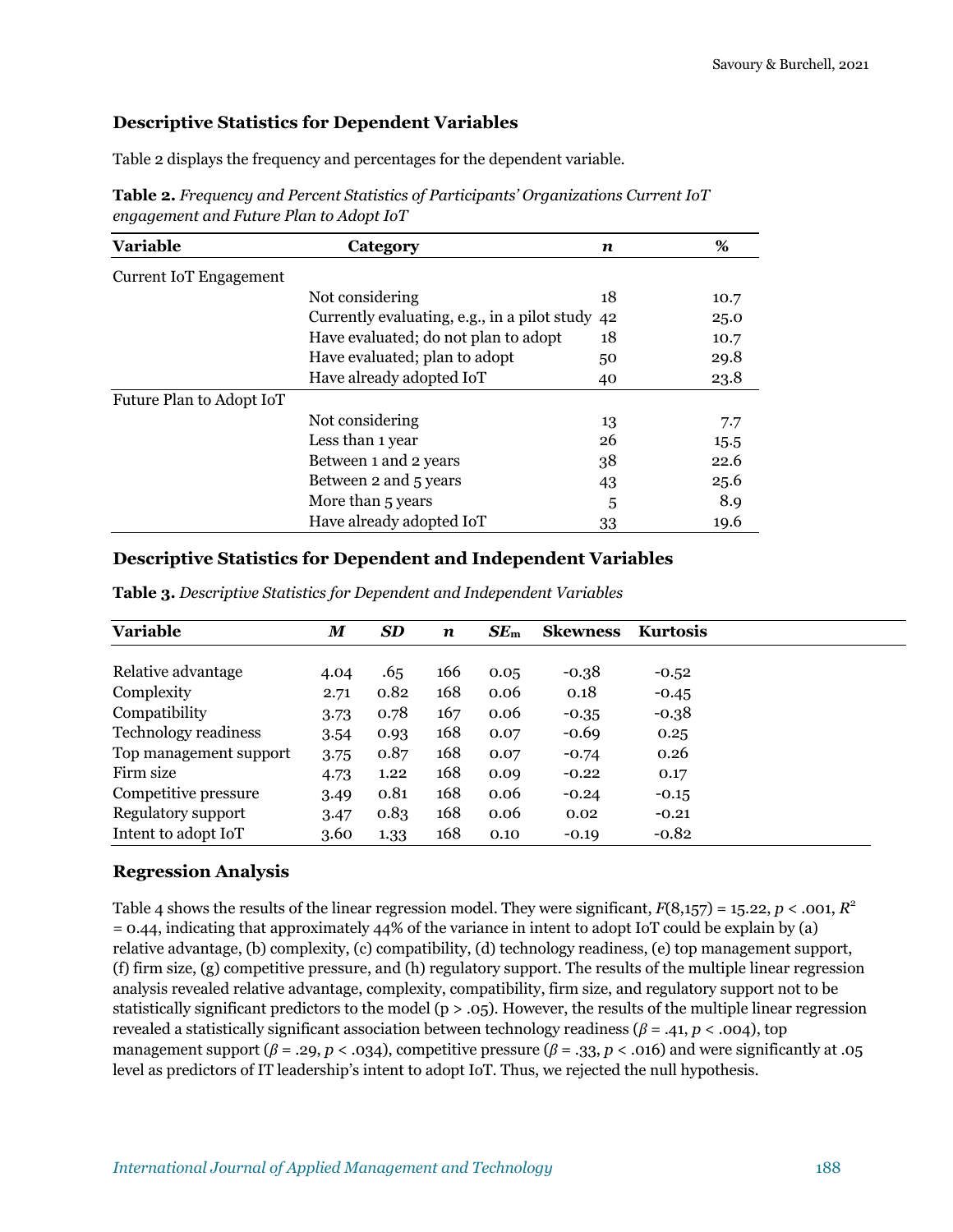| <b>Variable</b>        | B       | <b>SE</b> | 95% CI          | β       | t       | p    |  |
|------------------------|---------|-----------|-----------------|---------|---------|------|--|
|                        |         |           |                 |         |         |      |  |
| (Intercept)            | $-0.02$ | 0.72      | $[-1.45, 1.41]$ | 0.00    | $-0.02$ | .981 |  |
| Relative advantage     | 0.04    | 0.18      | $[-0.33, 0.40]$ | 0.02    | 0.21    | .831 |  |
| Complexity             | $-0.21$ | 0.11      | $[-0.42, 0.00]$ | $-0.13$ | $-1.93$ | .055 |  |
| Compatibility          | 0.07    | 0.17      | $[-0.27, 0.42]$ | 0.04    | 0.41    | .683 |  |
| Technology readiness   | 0.41    | 0.14      | [0.13, 0.68]    | 0.28    | 2.93    | .004 |  |
| Top management support | 0.29    | 0.14      | [0.02, 0.56]    | 0.19    | 2.14    | .034 |  |
| Firm size              | $-0.05$ | 0.07      | $[-0.18, 0.09]$ | $-0.04$ | $-0.66$ | .509 |  |
| Competitive pressure   | 0.33    | 0.13      | [0.06, 0.60]    | 0.19    | 2.44    | .016 |  |
| Regulatory support     | 0.08    | 0.12      | $[-0.16, 0.31]$ | 0.05    | 0.63    | .530 |  |

**Table 4**. *Regression Modeling Predicting Intent to Adopt IoT Based on Relative Advantage, Complexity, Compatibility, Technology Readiness, Top Management Support, Firm Size, Competitive Pressure, and Regulatory Support*

Note. Results: *F*(8,157) = 15.22, *p* < .001, *R2* = 0.44

a. Dependent Variable: Intent to Adopt IoT

# **Discussion**

#### **Conclusions and Recommendations**

A multiple linear regression analysis was conducted to assess the relationship between the independent and dependent variables, as there was no violation of the data assumption: normality, linearity, multicollinearity, and homoscedasticity. Cronbach's alpha was calculated to evaluate the reliability of the instrument. All items of the DOI–TOE survey instrument were above .7 except for firm size, which indicated the instrument was reliable for all scales except firm size. Validity test indicated that all constructs were valid except for firm size and showed that the first item on the firm size scale (i.e., number of employees) was a more useful measure of the size of a firm than the second item (i.e., business volume in USD). We kept firm size as one of the constructs in the multiple linear regression analysis. Overall the nine constructs of the DOI– TOE model predicted IT leadership's intention to adopt IoT in the manufacturing sector within the U.S.  $F(8,157) = 15.22, p < .001, R^2 = 0.44$ . By accessing the beta ( $\beta$ ) we found that technology readiness, top management support, and competitive pressure tend to be the most influential factor influencing IT leadership intention to adopt IoT.

Adoption of IoT in the manufacturing sector is relatively new with limited guidance or studies providing bestpractices approaches or strategies to evaluate determinants for IoT adopters in the manufacturing sectors. Because this study is one of only a few that examined the determinants that influence the intent to adopt IoT in the manufacturing sector, it is recommended that further studies be conducted in this area. Because this study is limited to the U.S. manufacturing sector, there may also be the need to further conduct similar studies in other countries to validate the study of hypothesis and to compare results.

### **Significance of the Research**

### **Significance to the Body of IT Research**

Adoption of IoT in the manufacturing sector is relatively new with limited guidance or studies providing bestpractice approaches or strategies to evaluate determinants for IoT adopters in the manufacturing sectors. This study is significant to researchers looking to combine more than one theoretical perspective to understand IT adoption involving disruptive technologies (Ebersold & Glass, 2015).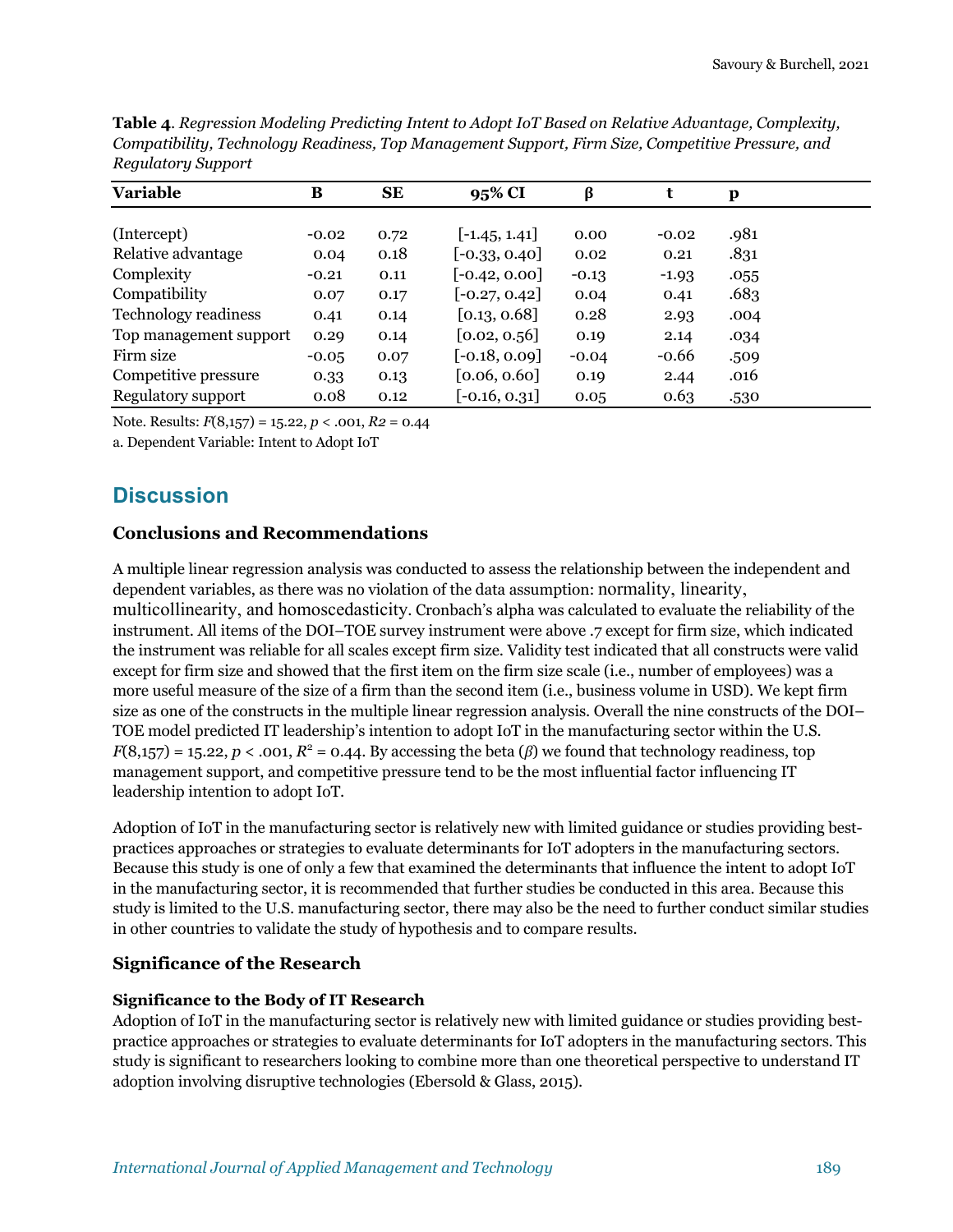#### **Significance to IT Practice**

Understanding the determinants of IoT is fundamental as organizations consider the adoption of IoT for business process transformation or to facilitate rapid application development to support business verticals, such as agriculture, health care, and manufacturing. This study is significant to IT practice in that it may give a practical model for understanding the determinants influencing the adoption of IoT technologies

#### **Social Significance**

Implications of this study for social change can be voiced in terms of operational efficiency for manufacturing organizations and the area of cost improvements for consumers. IoT adoption creates a significant opportunity for manufacturing organizations to improve or optimize their legacy technologies resulting in increased efficiency in key business areas. The efficiencies gained may create cost savings in manufacturing processes, thereby resulting in cost savings of goods and services offered to consumers. As profits increase, socially responsible organizations will provide increased wages and benefits to their employees, thus contributing to increased consumer spending powers.

#### **Limitations, Criticisms, and Possible Future Research**

There were several limitations identified in the study. First, participants were limited to IT leaders working in the manufacturing sector in the United States. According to Oliveira et al. (2014), different sectors have different determinants, which influence technology adoption. Future studies could expand the sample population by including IT leaders in other industries within and outside the United States.

All participants were obtained via Qualtrics panels. Participants were incentivized to take the survey; as such, these participants may not adequately represent the views of all manufacturing sector IT leaders. The generalizability of results is restricted only to IT leaders with demographics similar to participants from this study. Future studies could target participants responses via other voluntary collection methods, such as LinkedIn, who are not incentivized for participation.

Another limitation is the possibility the DOI–TOE model used excluded factors that could influence IoT adoption. While the analysis supported the use of the integrative DOI–TOE framework at predicting the intent to adopt IoT, the study revealed that three constructs were main contributors. Future researchers can conduct research by incorporating additional independent, such as security (Kumar & Patel, 2014; Whitmore et al., 2014), privacy (Kumar & Patel, 2014; Whitmore et al., 2014) and cost (Lin et al., 2016; Tu, 2018). Another alternative could be to include other dependent variables, such as firm size and data complexity, like the model used by Kim et al. (2018). It is possible that using additional factors, in an integrative model, could lead to greater insights on if there are other factors that influence IoT adoption in the U.S. manufacturing sector.

Another identified limitation of this study was related to potential sampling bias, resulting from poorly worded research questions and a limited ability of participants to ask for clarification, as well as the occasional influence of participant answers to the survey questions. Although we used an existing survey instrument, it was modified to focus on IoT adoption; We did not conduct a pilot study. Results from this study indicated that firm size might not be a reasonable measure of the actual size of firms in the sample, as firm size should theoretically be related to the intent to adopt IoT (Rogers, 2003). Future researchers could conduct a pilot study using this instrument and review the results to ensure there are no concerns about structure, wording, or sequence of the questions thus mitigating this limitation. Also, conducting a pilot study could further develop an understanding of whether additional factors should be considered, leading to a possible expansion of the model.

Future researchers can also use this study as a source that would allow them to research technologies other than IoT and possibly include other independent variables that could help in predicting the intention to use a specific technology. Researchers could apply this model to investigate the determinant for IoT adoption in different industries within the U.S., or different industries in other countries.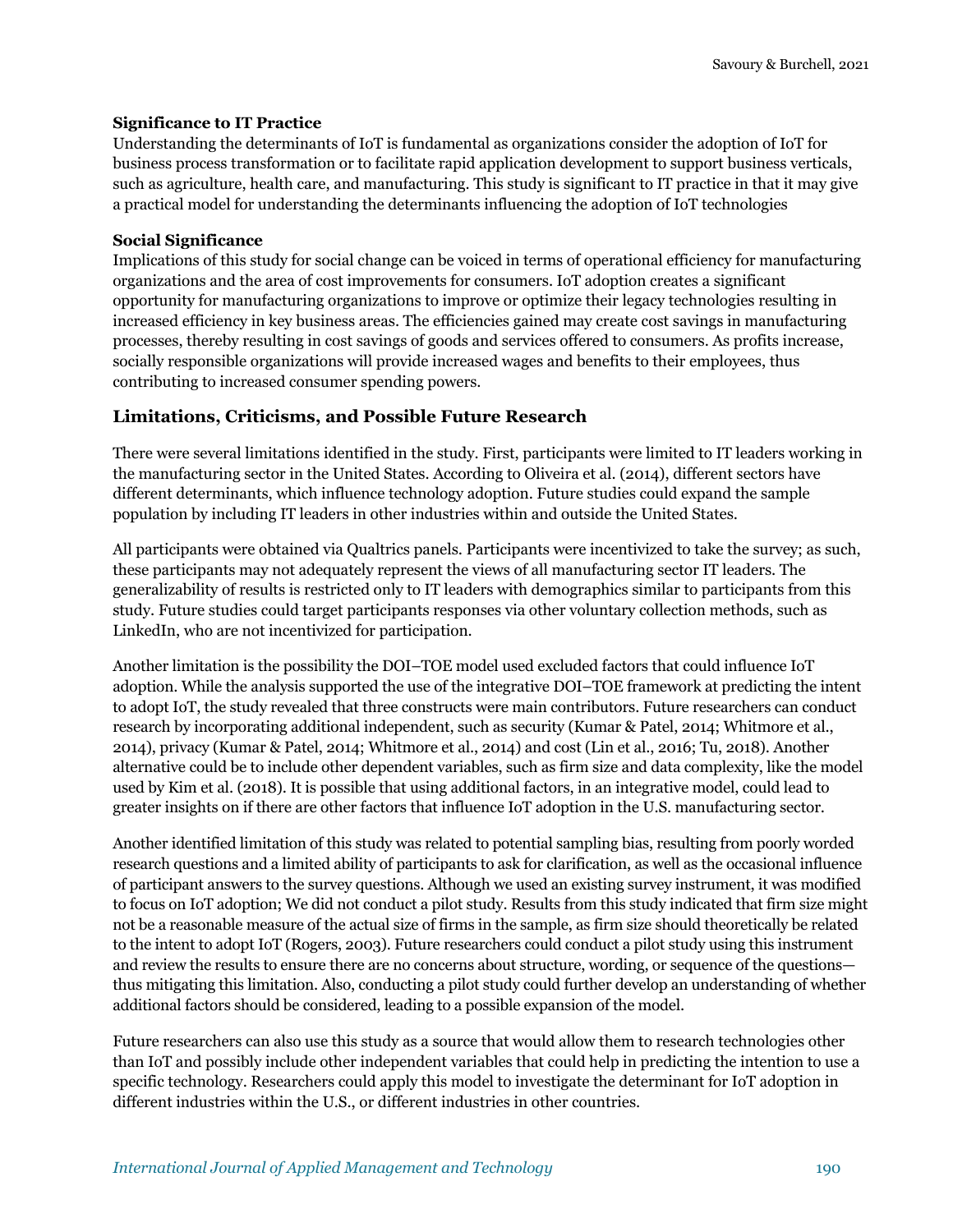# **Conclusions**

A quantitative, correlational study was conducted to examine the relationship between corporate IT leadership perceptions of (a) relative advantage, (b) complexity, (c) compatibility, (d) technology readiness, (e) top management support, (f) firm size, (g) competitive pressure, and (h) regulatory support and intent to adopt IoT in manufacturing organizations. Data was from 168 IT leaders via a Qualtrics panel, which satisfied the sample size requirement. The response rate was 12%. SPSS was used to perform descriptive statistics; the instrument reliability and validity analysis; and standard multiple regression analysis to test the hypothesis derived from the question.

The analysis of the statistical results supported the alternative hypothesis. Three of the eight independent variable—technology readiness, top management support, and competitive pressure—contributed to predicting intention to adopt. Despite some limitations, IT leaders in U.S. manufacturing organizations can use these findings to make an informed decision on what determinants most influence IoT adoption. This study makes significant contributions to the body of research on the adoption of new technologies and IoT.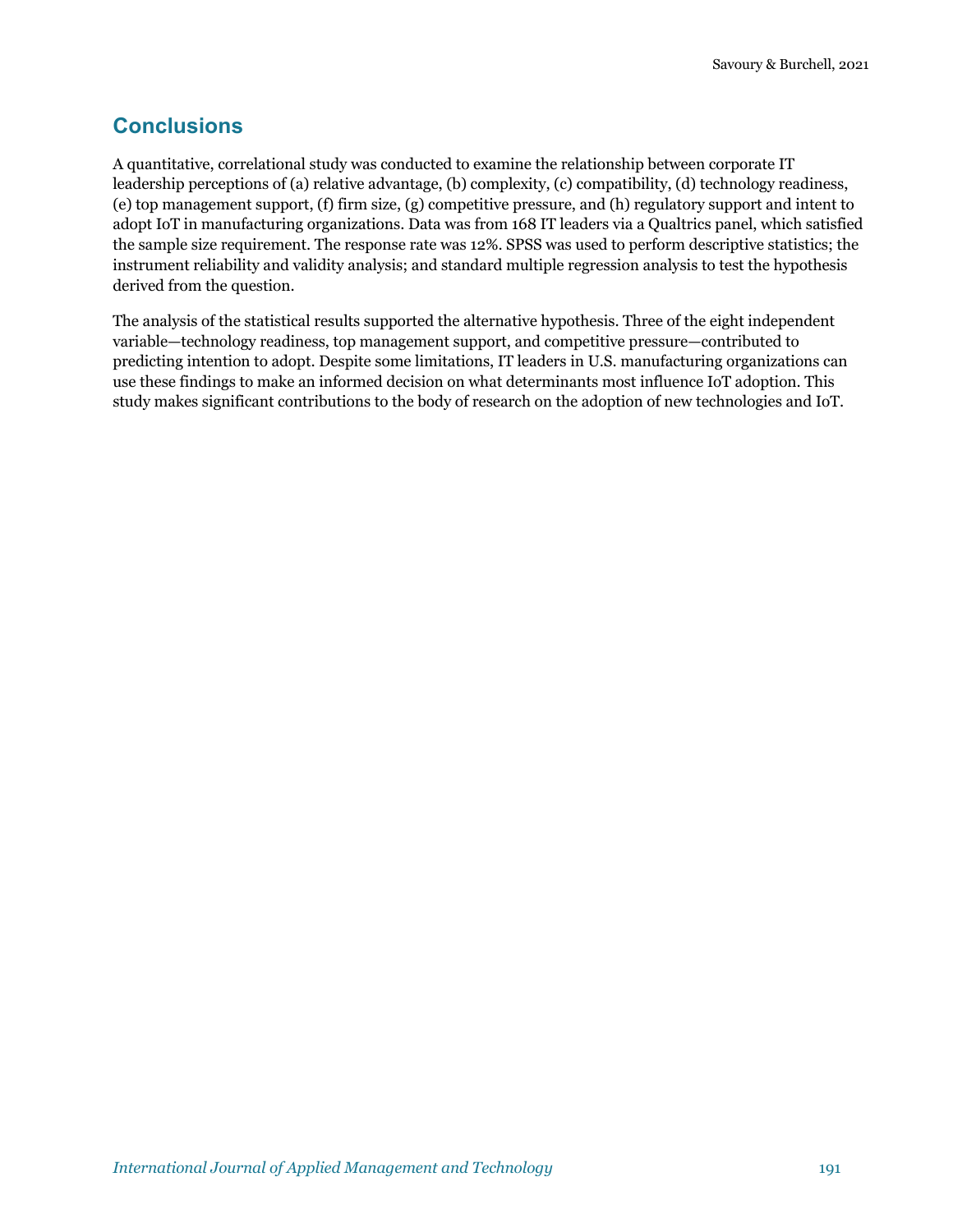### **References**

- Ahlmeyer, M., & Chircu, A. M. (2016). Securing the internet of things: A review. *Issues in Information Systems*, *17*(4), 21–28. https://doi.org/10.48009/4\_iis\_2016\_21-28
- Alkhalil, A., Sahandi, R., & John, D. (2017). An exploration of the determinants for decision to migrate existing resources to cloud computing using an integrated TOE–DOI model. *Journal of Cloud Computing*, *6*(1), Article 2. https://doi.org/10.1186/s13677-016-0072-x
- Awa, H. O., Ojiabo, O. U., & Orokor, L. E. (2017). Integrated technology–organization–environment (T–O–E) taxonomies for technology adoption. *Journal of Enterprise Information Management, 30*(6), 893– 921. https://doi.org/10.1108/jeim-03-2016-0079
- Del Giudice, M. (2016). Discovering the internet of things (IoT) within the business process management: A literature review on technological revitalization. *Business Process Management*, *22*(2), 263–270. https://doi.org/10.1108/BPMJ-12-2015-0173
- DePietro, R., Wiarda, E., & Fleischer, M. (1990). The context for change: Organization, technology, and environment. In L. G. Tornatzky & M. Fleischer (Eds.), *The processes of technological innovation* (pp. 151–175). Lexington Books.
- Ebersold, K., & Glass, R. (2015). The impact of disruptive technology: The internet of things. *Issues in Information Systems, 1*6(4), 194–201. https://doi.org/10.48009/4\_iis\_2015\_194-201
- Farooq, M. U., Waseem, M., Khairi, A., & Mazhar, S. (2015). A critical analysis on the security concerns of internet of things (IoT). *International Journal of Computer Applications*, *111*(7), 1–6. https://doi.org/10.5120/19547-1280
- Gangwar, H., Date, H., & Raoot, A. (2014). Review on IT adoption: Insights from recent technologies. *Journal of Enterprise Information Management*, *27*(4), 488–502. https://doi.org/10.1108/jeim-08-2012- 0047
- Hameed, M. A., Counsell, S., & Swift, S. (2012). A conceptual model for the process of IT innovation adoption in organizations. *Journal of Engineering and Technology Management*, *29*(3), 358–390. https://doi.org/10.1016/j.jengtecman.2012.03.007
- Hwang, Y.-M., Kim, M. G., & Rho, J.-J. (2016). Understanding internet of things (IoT) diffusion: Focusing on value configuration of RFID and sensors in business cases (2008–2012). *Information Development*, *32*(4), 969–985. https://doi.org/10.1177/0266666915578201
- Ives, B., Palese, B., & Rodriguez, J. A. (2016). Enhancing customer service through the Internet of Things and digital data streams. *MIS Quarterly Executive, 15*(4), 279–297.
- Ji, H., & Liang, Y. (2016). Exploring the determinants affecting e-government cloud adoption in China. *International Journal of Business and Management, 11*(4), 81–90. https://doi.org/10.5539/ijbm.v11n4p81
- Kim, D. J., Hebeler, J., Yoon, V., & Davis, F. (2018). Exploring determinants of semantic web technology adoption from IT professionals' perspective: Industry competition, organization innovativeness, and data management capability. *Computers in Human Behavior, 86*, 18–33. https://doi.org/10.1016/j.chb.2018.04.014
- Kumar, J. S., & Patel, D. R. (2014). A survey on internet of things: Security and privacy issues. *International Journal of Computer Applications, 90*(11), 20–26. https://doi.org/10.5120/15764-4454
- Lee, M. K. O., & Cheung, C. M. K. (2004). Internet retailing adoption by small-to-medium sized enterprises (SMEs): A multiple-case study. *Information Systems Frontiers, 6*(4), 385–397. https://doi.org/10.1023/b:isfi.0000046379.58029.54